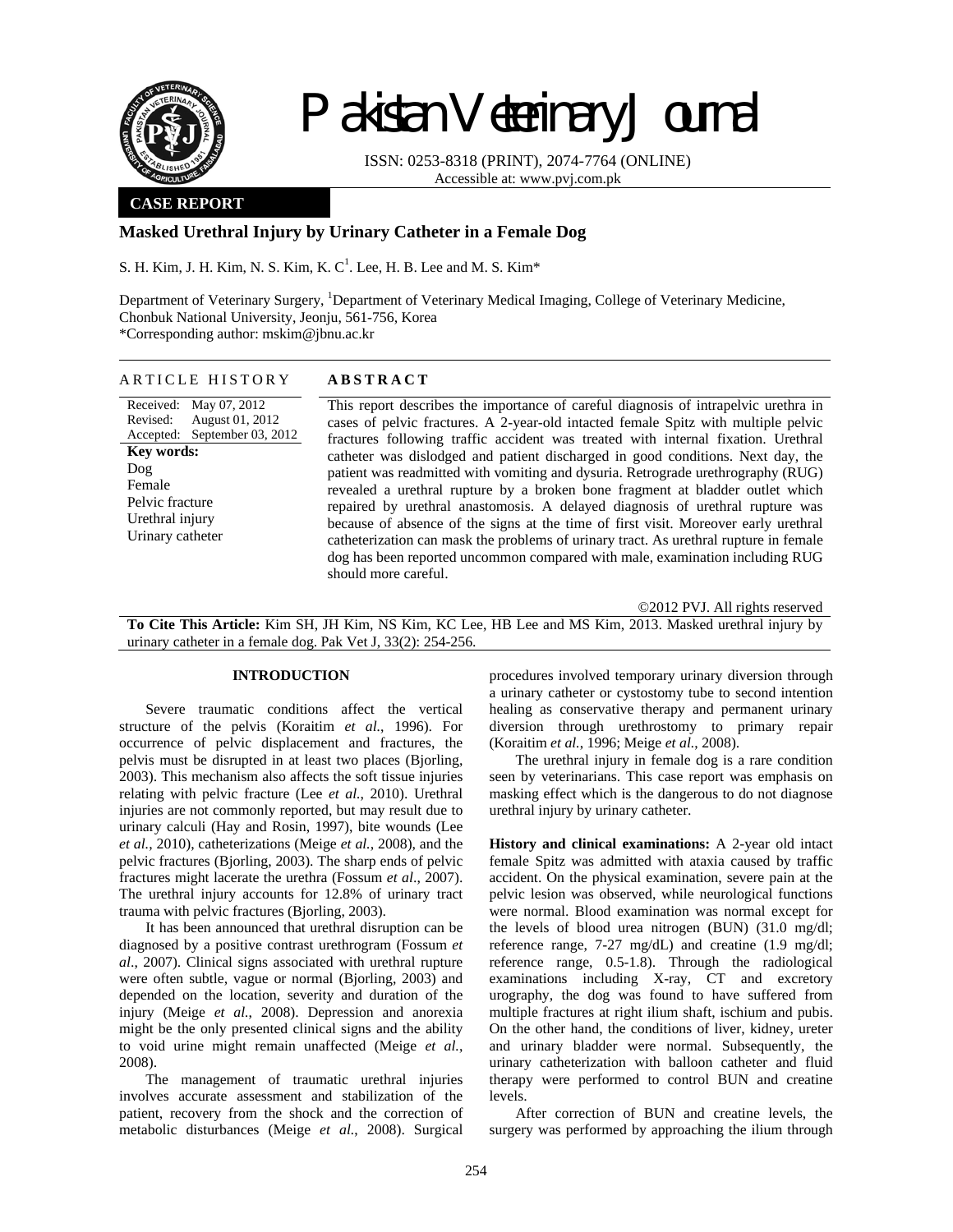dorsolateral recumbency. After reduction of fracture, stabilization was achieved with the help of dynamic compression plate and screws. After operation, no abnormalities were observed at the surgical lesion. Subsequently, cefazolin  $(25 \text{ mg/kg} \text{ i.v.}, \text{ q12h})$ , enrofloxacin (5 mg/kg s.c., q24h) and tramadol (3 mg/kg i.v., q12h) were administered to the patient. After 6 days from the surgery, the urinary catheter was removed and the patient was discharged from the hospital. However, on the following day, the dog was re-admitted to the hospital with clinical signs like moderate depression, vomiting and the local inflammation in operated wound surface. Severe azotemia with elevated BUN (137 mg/dl) and high creatine (5.8 mg/dl) levels was observed.

**Diagnosis and differential diagnosis:** Secondary urethral rupture by pelvic fracture was hypothesized. On retrograde urethrography (RUG), leakage of contrast medium at proximal urethra was found (Fig. 2B). A drawn peritoneal fluid was found as urine by its specific gravity of 1.015.



**Fig. 1:** Radiological examination (A and B) and CT (C and D) was initially performed. Right sided ilium shaft oblique fracture can be clearly seen in lateral view (A). Ischium and pubis fracture can also be observed in ventrodorsal view (B). The CT was used for further surgical approach (C, D).



**Fig. 2:** In the intrapelvic region, ruptured urethra was found which is clearly revealed through retrograde urethrography using C-arm (B). A fractured pectineal pubis line (closed arrows) and tear urethra (an opened arrow) was found in gross observation (A). A sutured urethra and removal of fractured bone fragment was confirmed (C). After suturing ruptured urethra, extravasation of contrast medium, so called as, "jet lesion" was not observed (D).

**Treatment:** During the operation, 10 mm long longitudinal rupture of urethra was found below the broken pubis nearby the bladder outlet (Fig. 2A). The rupture was repaired with an interrupted suture by using the 8-0 polygalactin 910. Next, the broken bone fragment was removed (Fig. 2C). After closure of rupture, the urethra was examined by C-arm and contrast media. No leakage of contrast media was observed (Fig. 2D). Ten days after the surgery, the dog recovered from the trauma with normal urination.

#### **DISCUSSION**

Urethral injury, itself, has been generally regarded as a rare occurrence in bitches; however, a rare case was reported with related injury to the urethra due to iatrogenic trauma (Hay and Rosin, 1997). Anatomically, the female urethra was less prone to injury, because the urethra is short and mobile and has no significant attachments to the bone (Bjorling 2003). Both, the scarcity and anatomical structures related to the females rule out the urethral rupture in initial stages of diagnosis.

The clinical signs of pelvic fracture, which mask the urethral rupture, also serve as another cause of overlooking the urethral injury. Leakage of the urine by rupture leads to appearance of the clinical signs (Bjorling, 2003). However, most of the clinical signs do not appear in a typical manner. The clinical signs of urinary rupture were often vague and masked by other signs of trauma (Fossum *et al*., 2007). In this case, signs related to pelvic fracture subjugated the signs of urethral injury because initial diagnosis based on the clinical signs, except both, clinic-pathological and imaging, an incomplete diagnosis of urethral rupture was made.

Indwelling of the catheter to urethra or bladder was to reduce the volume of bladder as one of the first aids to prevent the rupture (Bjorling, 2003; Fossum *et al*., 2007). Catheterization also used to treat partial urethral rupture by delayed union unless it has higher incidence rate of stricture formation than surgical realignment (Santucci and Bartley, 2010). Urinary catheter was not permitted to all patients with urethral injury. Physical exam or clearly identified as distended based on ultrasound examination should be performed prior to place urinary catheterization, if available (Martinez-Pineiro *et al.,* 2010; Smith *et al.*, 2010). In this case, preventive urinary catheterization would have inhibited the diagnosis and avoided the imaging diagnosis using a contrast medium.

RUG by positive-contrast was widely known to diagnose the urethral rupture (Koraitim *et al.*, 1996; Martinez-Pineiro *et al.,* 2010; Watcyn-Jones *et al.,* 2010) unless proximal urethral injured lesion may be difficult to distinguish (Bjorling, 2003). Patients with urethral lacerations are able to urinate normally that is often made inserting urinary catheter into the bladder despite disruption of the urethra (Bjorling 2003). If urethral injury is suspected RUG performed to exclude bladder-neck injuries (Martinez-Pineiro *et al.,* 2010) and performed prior to fixing the urinary catheter in bladder (Watcyn-Jones *et al.,* 2010).

In this case, initial urethral instrumentation masked the urethral injury. The extravagated urine is relatively